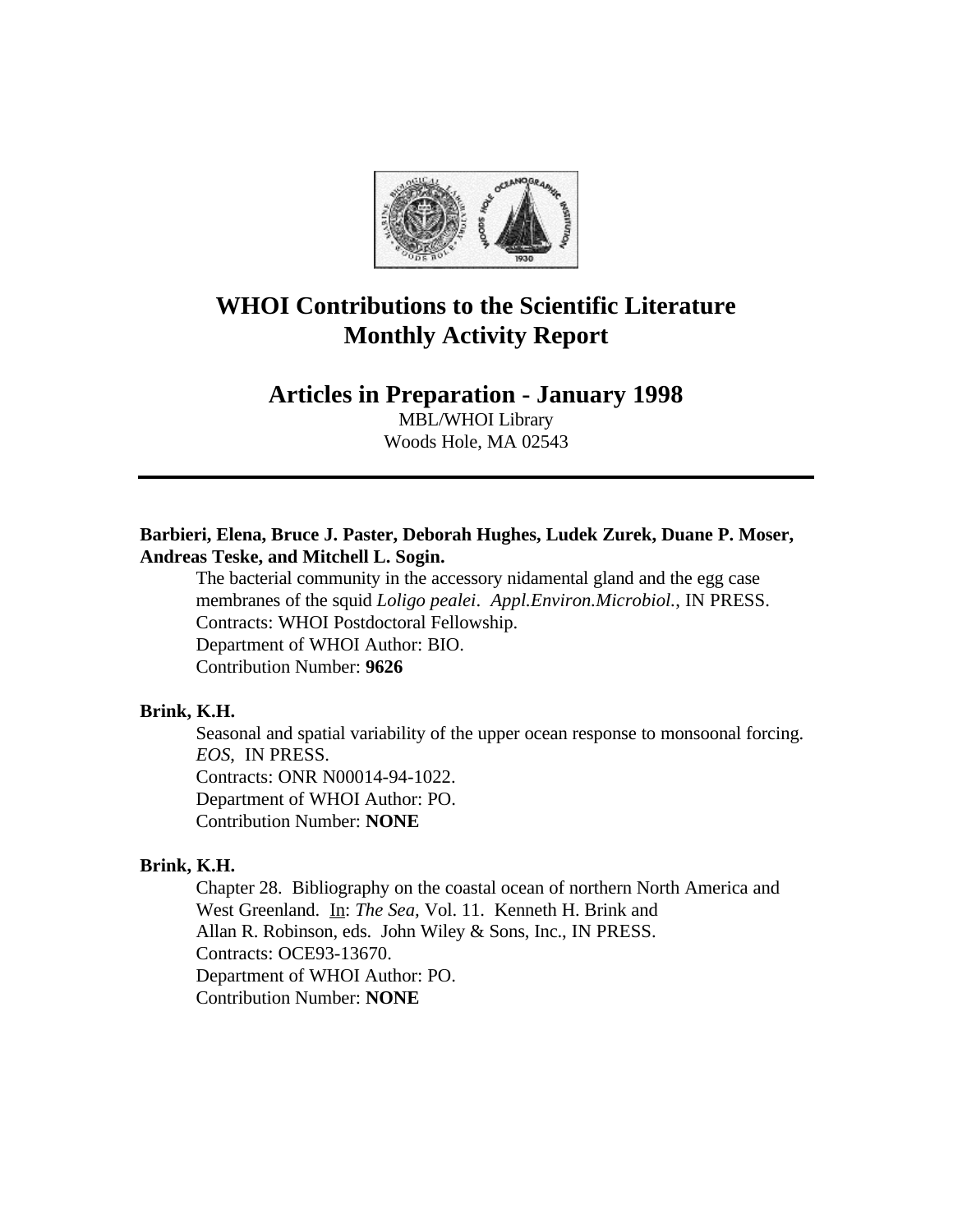#### **Driscoll, N.W. and G.D. Karner.**

Three-dimensional quantitative modeling of clinoform development. *Mar.Geol.,* IN PRESS. Contracts: ONR N00014-96-1-0026, ONR N00014-94-1-0089. Department of WHOI Author: GEOL. Contribution Number: **9634**

## **Fornari, Daniel J., Rachel M. Haymon, Michael R. Perfit, Tracy K.P. Gregg, and Margo H. Edwards.**

Axial summitt trough of the East Pacific Rise  $9^{\circ}$  to  $10^{\circ}$ N: Geological characteristics and evolution of the axial zone on fast-spreading mid-ocean ridges. *J.Geophys.Res.*, IN PRESS. Contracts: OCE88-17658, OCE91-00508, OCE94-02360, OCE95-055384. Department of WHOI Author: GEOL.

Contribution Number: **9643**

# **Francois, Roger, Mark A. Altabet, Ein-Fen Yu, Daniel M. Sigman, Michael P. Bacon, Martin Frank, Gerhard Bohrmann, Gilles Bareille, and Laurent D. Labeyrie.**

Contribution of Southern Ocean surface-water stratification to low atmospheric CO2 concentrations during the last glacial period. *Nature*, **389**:929-935. Contracts: OCE92-00780, OCE95-03772, OCE95-31761. Department of WHOI Author: MCG. Contribution Number: **9622**

## **Gonzalez-Gil, Sonsoles, Bruce A. Keafer, Angeles Aguilera, and Donald M. Anderson.**

Detection of endogenous alkaline phosphatase in marine dinoflagellates by epifluorescence microscopy. In: *Proceedings: Harmful Microalgae.* B. Reguera, J. Blanco, M.L. Fernandez and T. Wyatt, eds. Xunta del Galicia and IOC of UNESCO, 1997*.* IN PRESS.

Contracts: OCE-9415536, NA46-RG-0470, WHOI Sea Grant Project R/B-130, Ministerio de Educacion y Ciencia fellowships, PF94-7224875 and AP94-51384765.

Department of WHOI Author: BIO. Contribution Number: **9632**

## **Helfrich, K., T.M. Joyce, G. Cannon, and S. Harrington.**

Mean hydrographic and velocity sections near pipe organ vent at Juan De Fuca Ridge. *Geophys.Res.Lett.*, IN PRESS. Contracts: OCE92-15342. Department of WHOI Author: PO. Contribution Number: **9640**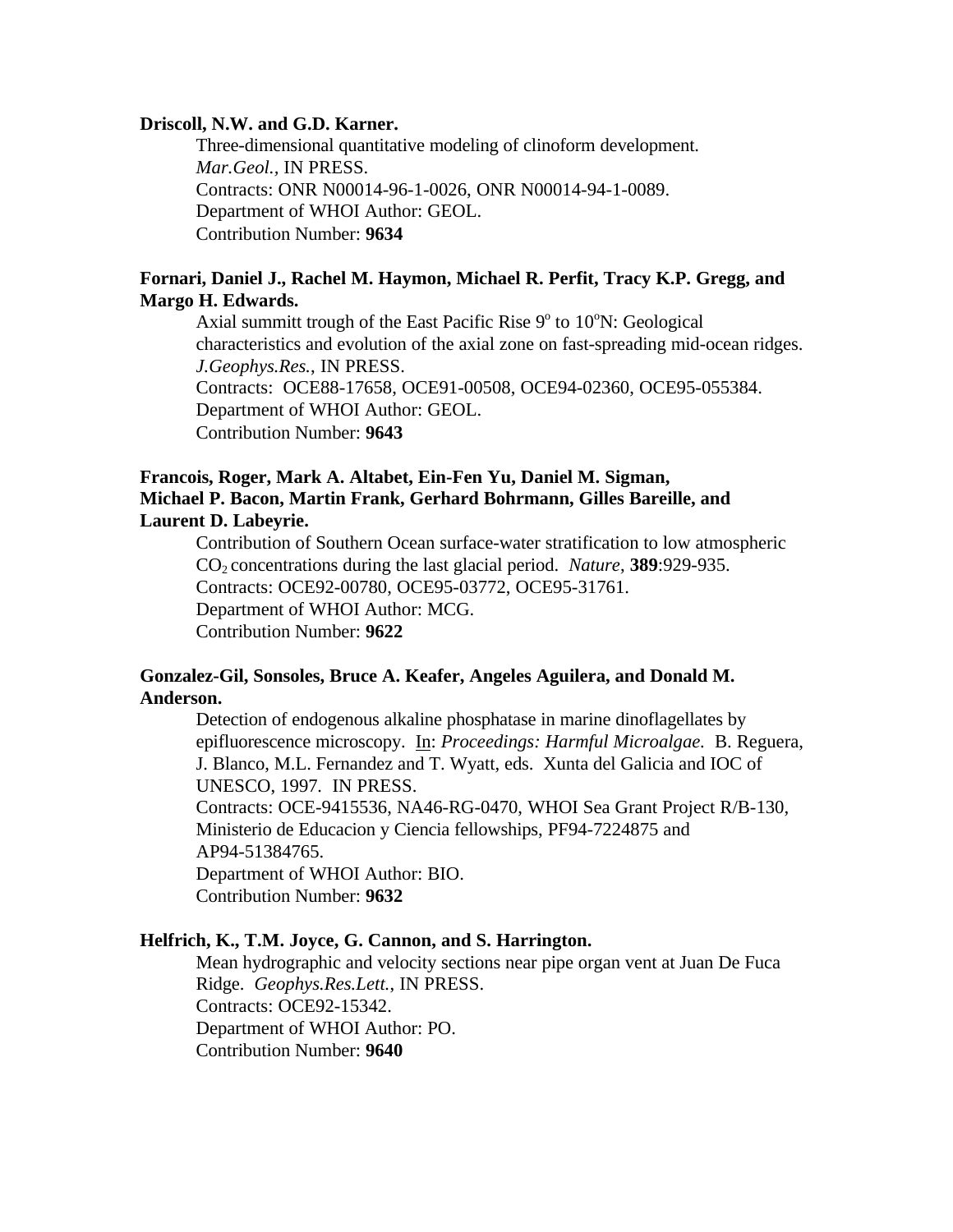#### **Joyce, Terrence M., Glenn A. Cannon, Karl R. Helfrich.**

Vertical and temporal vorticity observations at Juan De Fuca Ridge. *Geophys.Res.Lett.*, IN PRESS. Contracts: OCE92-15342. Department of WHOI Author: PO. Contribution Number: **9641**

#### **Joyce, Terrence M., Robert S. Pickart, and Robert C. Millard.**

Long-term hydrographic changes at  $52$  and  $66^{\circ}W$  in the North Atlantic subtropical gyre and Caribbean. *Deep Sea Res.*, IN PRESS. Contracts: NSF OCE95-29607. Department of WHOI Author: PO. Contribution Number: **9635**

## **McGuire, W.J., R.J. Howarth, C.R.Firth, A.R. Solow, A.D. Pullens, S.J. Saunders, I.S. Stewart, and C. Vita-Finzl.**

Correlation between rate of sea-level change and frequency of explosive volcansim in the Mediterranean. *Nature*, **389**:473-476. Department of WHOI Author:MPC. Contribution Number: **NONE**

#### **Morrison, Archie T., III.**

Near bottom velocity profile measurements using the BAS rake field prototype. *Sea Technol.*, IN PRESS. Contracts: ONR N00014-96-0953. Department of WHOI Author: AOPE. Contribution Number: **9638**

#### **Morrison, Archie T., III and Albert J. Williams, III.**

Near bottom velocity profile measurements using the field prototype of the BASS rake wave bottom boundary layer sensor. *Proceedings of WAVES '97*, IN PRESS. Contracts: ONR ASSERT N00014-96-1-0953. Department of WHOI Author: AOPE. Contribution Number: **9639**

## **Perez, Catalina Castell, Suzanne Roy, Maurice Levasseur, and Donald M. Anderson.**

Control of germination of *Alexandrium Tamarense* cysts from the lower St. Lawrence estuary (Canada). *Journal of Psychol.*, IN PRESS. Contracts: NOAA NA36RM0190, WHOI Sea Grant Project R/B-121, Sea Grant College Program Office NA90-AA-D-SG480. Department of WHOI Author: BIO. Contribution Number: **9391**